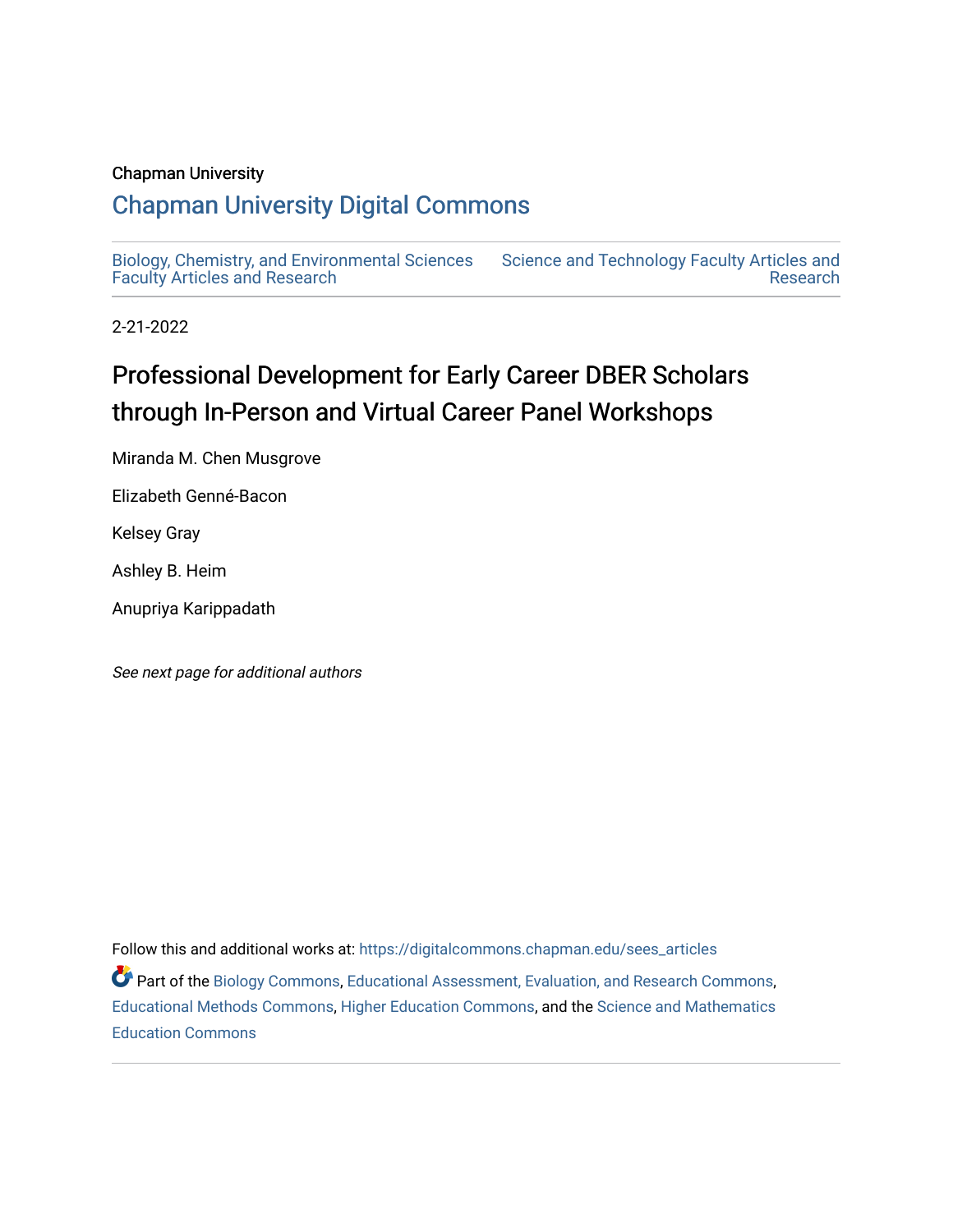# Professional Development for Early Career DBER Scholars through In-Person and Virtual Career Panel Workshops

# **Comments**

This article was originally published in Journal of Microbiology & Biology Education in 2022. <https://doi.org/10.1128/jmbe.00190-21>

# Creative Commons License



This work is licensed under a [Creative Commons Attribution-Noncommercial-No Derivative Works 4.0](https://creativecommons.org/licenses/by-nc-nd/4.0/) [License](https://creativecommons.org/licenses/by-nc-nd/4.0/).

Copyright The authors

# Authors

Miranda M. Chen Musgrove, Elizabeth Genné-Bacon, Kelsey Gray, Ashley B. Heim, Anupriya Karippadath, Rita Margarida Magalhães, Brie Tripp, and Anna J. Zelaya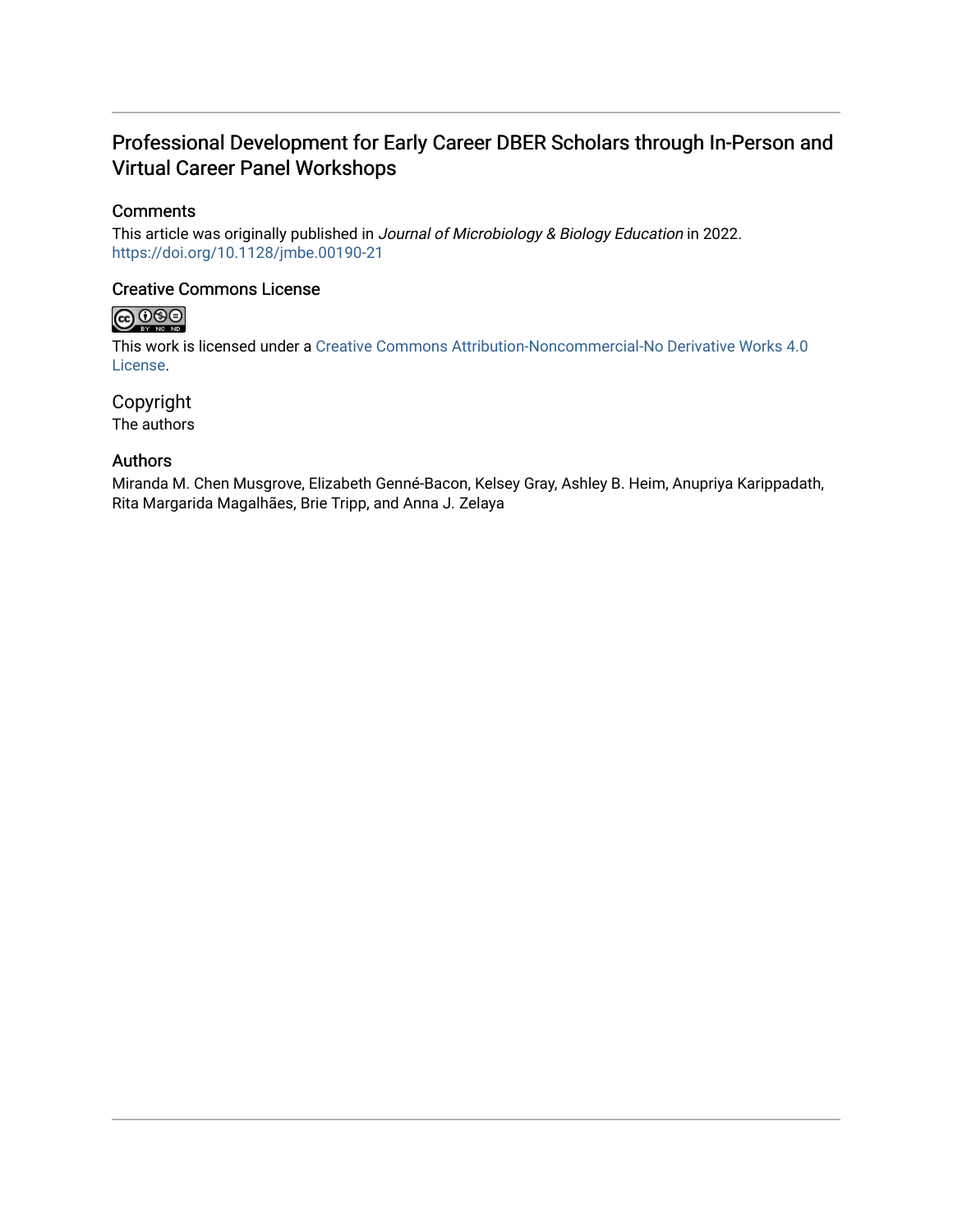



# Professional Development for Early Career DBER Scholars through In-Person and Virtual Career Panel Workshops

[Miranda M. Chen Musgrove](https://orcid.org/0000-0001-8217-4896),ª Elizabeth Genné-Bacon,♭ Kelsey Gray,¢ ®[Ashley B. Heim,](https://orcid.org/0000-0001-8526-7342)ª Anupriya Karippadath,<sup>e @</sup>[Rita Margarida Magalhães](https://orcid.org/0000-0002-8361-9444),<sup>f @</sup>[Brie Tripp,](https://orcid.org/0000-0003-0491-3491)<sup>g</sup> and ®[Anna J. Zelaya](https://orcid.org/0000-0001-6366-5067)<sup>h</sup> a Department of Ecology and Evolutionary Biology, University of Colorado Boulder, Boulder, Colorado, USA b<br>Department of Medical Education, Tufts University School of Medicine, Boston, Massachusetts, USA<br>Crand Challenges Initiative, Chapman University, Orange, California, USA Grand Challenges Initiative, Chapman University, Orange, California, USA <sup>d</sup>Department of Ecology & Evolutionary Biology, Cornell University, Ithaca, New York, USA e<br>Department of Biological Sciences, Purdue University, West Lafayette, Indiana, USA <sup>f</sup>Center for the Advancement of STEM Teaching, Learning, and Evaluation, Rochester Institute of Technology, Rochester, New York, USA <sup>g</sup>Department of Neurobiology, Physiology, & Behavior, San Francisco State University, San Francisco, California, USA h<br>Department of Biology, Emory University, Atlanta, Georgia, USA

Elizabeth Genné-Bacon, Kelsey Gray, Ashley B. Heim, Rita Margarida Magalhães, Brie Tripp, and Anna J. Zelaya contributed equally to this article. Author order was determined alphabetically.

In discipline-based education research (DBER), early career scholars, such as graduate students and postdoctoral researchers, observe a slew of possible career pathways. Yet, there is a lack of opportunities to learn about such pathways, particularly when transitioning from traditional science, technology, engineering, or math (STEM) disciplinary training into a DBER position. Thus, the DBER Scholars-in-Training Professional Development subcommittee was created within the Society for the Advancement of Biology Education Research (SABER) community to develop a collection of workshops that would serve the greatest professional development needs of early career scholars entering DBER. Through a series of surveys disseminated over multiple years, early career scholars expressed interest in better navigating their career options, which led to the development of the career panel workshop, held during the 2019 and 2020 SABER Annual National Conferences. In this report, we explore the development, implementation, and results of two career panel workshops and compare and contrast the 2019 in-person workshop with the 2020 virtual workshop. We also offer our insights on the value of the career workshop, discuss the next steps, and explore valuable resources for those planning on organizing similar events.

KEYWORDS conference workshop, professional development, careers, graduate students, postdoctoral researchers

### INTRODUCTION

Graduate students and postdoctoral scholars, here referred to scholars-in-training (SiT), are in a transitional phase of their careers as they move along the continuum from novice to expert. Within the discipline-based education research (DBER) community, SiT are often entering into education research after science, technology, engineering, or math (STEM) disciplinary training.

Address correspondence to Department of Ecology and Evolutionary Biology, University of Colorado Boulder, Boulder, Colorado, USA. E-mail: [mich6131@colorado.edu](mailto:mich6131@colorado.edu). The authors declare no conflict of interest. Received: 7 July 2021, Accepted: 26 January 2022,

professoriate; however, Connolly et al. [\(1\)](#page-8-0), tracking 501 STEM doctoral students' career pathways 5 years after earning their PhD, found that  $37.5\%$  ( $n = 188$ ) of individuals did not pursue academic careers. With increasingly fierce competition for faculty positions [\(2](#page-8-1)), SiT may consider alternative career paths that allow them to operationalize skill sets built during their graduate program or postdoctoral tenure ([3](#page-8-2)). In response to the unique needs of SiT, particularly in exploring various career paths, the DBER Scholars-in-Training (DBER-SiT) committee was born.

Traditionally, early career DBER scholars are trained to enter the

Nested within the Society for the Advancement of Biology Education Research (SABER) community, the DBER-SiT leadership committee advocates for the needs of biology education research SiT. With leadership composed of elected graduate students and postdocs across the United States, DBER-SiT connects SiT to increase a sense of community within DBER and

Copyright © 2022 Musgrove et al. https://creativecommons.org/licenses/by-nc-nd/4.0/This is an open-access article distributed under the terms of the [Creative Commons Attribution-NonCommercial-NoDerivatives 4.0](https://creativecommons.org/licenses/by-nc-nd/4.0/) [International license](https://creativecommons.org/licenses/by-nc-nd/4.0/).

Published: 21 February 2022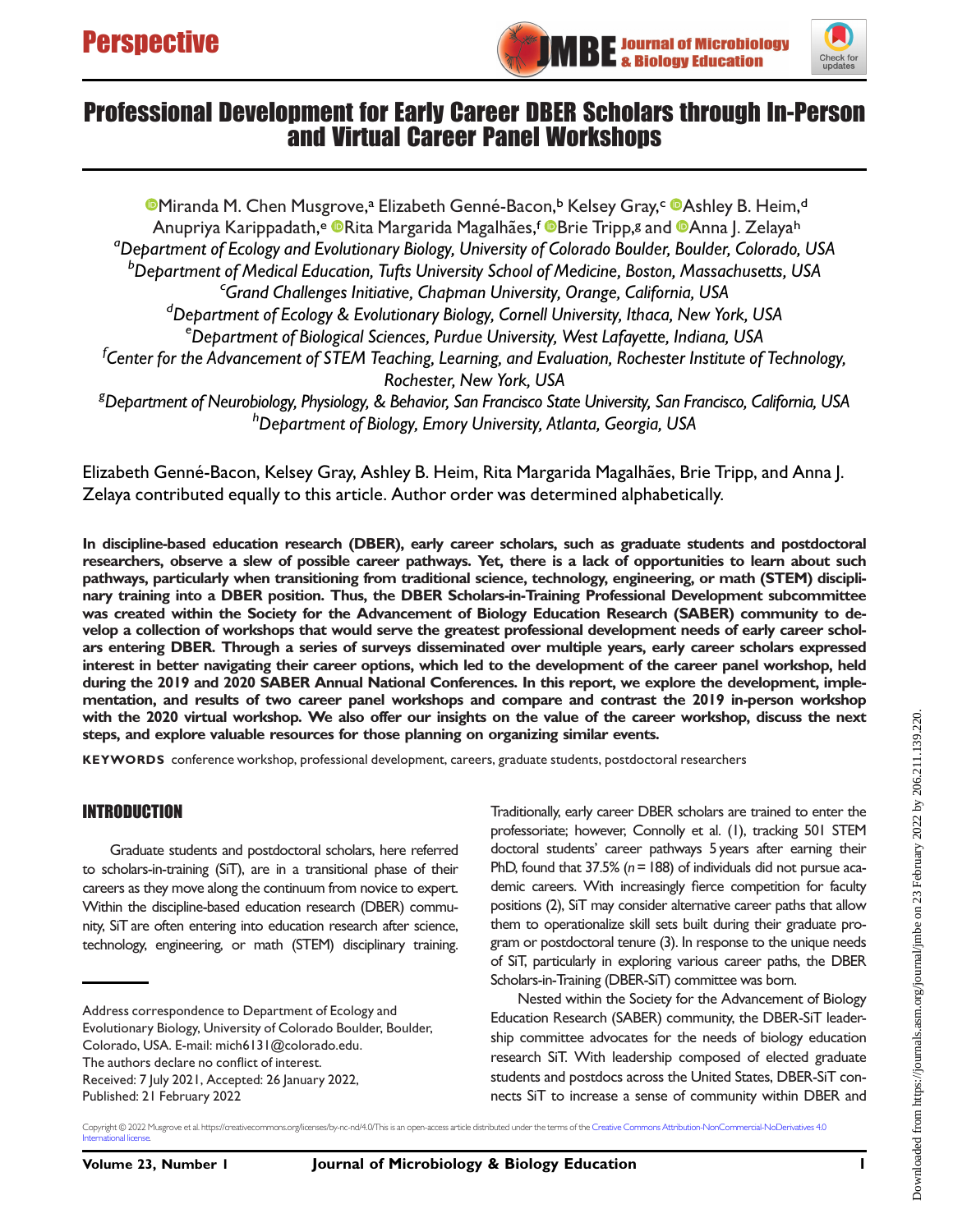provide opportunities for travel funding and professional development. DBER-SiT is split into four main subcommittees: Outreach, Funding, By-Laws and Elections, and Professional Development (PD). The PD subcommittee is dedicated to providing DBER-SiTwith PD opportunities to hone their professional skills to better prepare for the next steps in their career.

This report focuses on the efforts of the PD subcommittee to provide career development programming to SiT, particularly through a career panel model. Career panels are a popular professional development model for career exploration. Career panels are often implemented as part of larger professional development workshops, symposia, or courses ([3](#page-8-2)–[7\)](#page-8-3), with general objectives to encourage and guide students' career exploration while validating and positively influencing student perceptions of different career paths. Despite their wide use, career panel development, implementation, and data outcomes have rarely been published in detail, leading to the inefficient reinvention of the wheel. Our work outlines the development, execution, and assessment of two career panel workshops organized for DBER graduate students and postdocs in 2019 and 2020. Due to the coronavirus disease 2019 (COVID-19) pandemic, the 2020 workshop was held virtually, which allows us to discuss the strengths and weaknesses of the in-person 2019 and online 2020 workshops. To our knowledge, this is the first article to share and compare the development and outcomes of an inperson and virtual career panel. We hope that by sharing how the DBER-SiT PD subcommittee carried out these events, interested future institutions, programs, or student groups can implement similar workshops for their participant population.

### OUR MISSION AS A PROFESSIONAL DEVELOPMENT **SUBCOMMITTEE**

At the inception of the PD subcommittee (2016), we envisioned a collection of workshops that would serve the greatest PD needs of SiT. Oftentimes, workshops are held without evidence of the need from their target population. Thus, we dedicated our efforts to providing PD skills and opportunities to SiT through workshops that were member driven; what is the greatest need from SiT and how can we best provide that service at a reasonable cost? Toward this end, we had three primary goals: (i) collect evidence of PD needs, (ii) organize and facilitate a diverse and inclusive low-cost/no-cost workshop, and (iii) assess and evaluate the workshop for future improvement.

### IN 2019

#### Meeting goal 1: survey the needs of the DBER-SiT community

To identify the needs of the DBER-SiT community, we developed and disseminated a survey via email to postdoc and graduate student members of SABER before the SABER

2018 National Conference. Alongside demographic questions, we asked survey participants to rank their top three choices from an extensive list of potential workshop topics (see Appendix 1 in the supplemental material for survey questions). Of the 119 graduate students and postdoc members, 61 individuals participated in the postconference survey (51% response rate; 48% graduate students/52% postdocs). Of the 13 proposed workshop topics, "Navigating the Job Market: How to Get Hired after You Graduate/ Move on from Graduate Student/Postdoc Position" had the largest percentage of interest from our participants (51%) (see Appendix 2 for survey results). Based on these results, we developed a career panel workshop to be held at the 2019 SABER National Conference.

#### Meeting goal 2: organize and facilitate an accessible, diverse, and inclusive career panel workshop

Over the 2018 to 2019 academic year, the two cochairs of the PD subcommittee (authors M.M.C.M. and B.T.) collaborated with 4 DBER-SiT volunteers (including authors E.G. and K.G.) to invite panelists, ranging in areas of expertise, who could speak to the benefits, challenges, and opportunities of career paths inside and outside academia. We chose to include panelists from both within and outside academia since the literature suggests that STEM doctoral students pursue varied career paths, with 37.5% outside tenure-track academic positions [\(1](#page-8-0)). In this paper, we identify careers as "academic" if they meet the following criteria: (i) pertain directly to research and/or teaching (which we identify as within the professoriate) or (ii) connect to an academic institution, such as teaching and learning centers (outside the professoriate). All jobs outside these two parameters are defined as "nonacademic careers", such as careers that are academic adjacent but not associated with an academic institution (e.g., museums, the private sector, funding agency, etc.). Our goals were for participants to (i) gain a better understanding of careers available to those with training in DBER, (ii) obtain insight on the "do's and don'ts" of the DBER job market, (iii) collect ideas about how to obtain a job in their desired field, and (iv) learn approaches to maintaining a healthy work/life balance. We measured if we accomplished these outcomes by obtaining feedback from participants after the workshop (see Meeting goal 3).

#### Selecting career workshop panelists

To choose the 2018 to 2019 panelists, we brainstormed types of academic and nonacademic careers in DBER [\(Table 1,](#page-4-0) career type). We leveraged our established connections to develop suggestions for panelists in each of these areas. To stay within budget, we prioritized panelists who were regular attendees of the SABER National Conference or if they lived/ worked in the Twin Cities area, where the conference is typically held. After deliberation with our subcommittee members, we invited five panelists to speak at the panel in person as part of the conference. The participating panelists (2019 and 2020) are outlined in [Table 1](#page-4-0).

2 Journal of Microbiology & Biology Education Volume 23, Number 1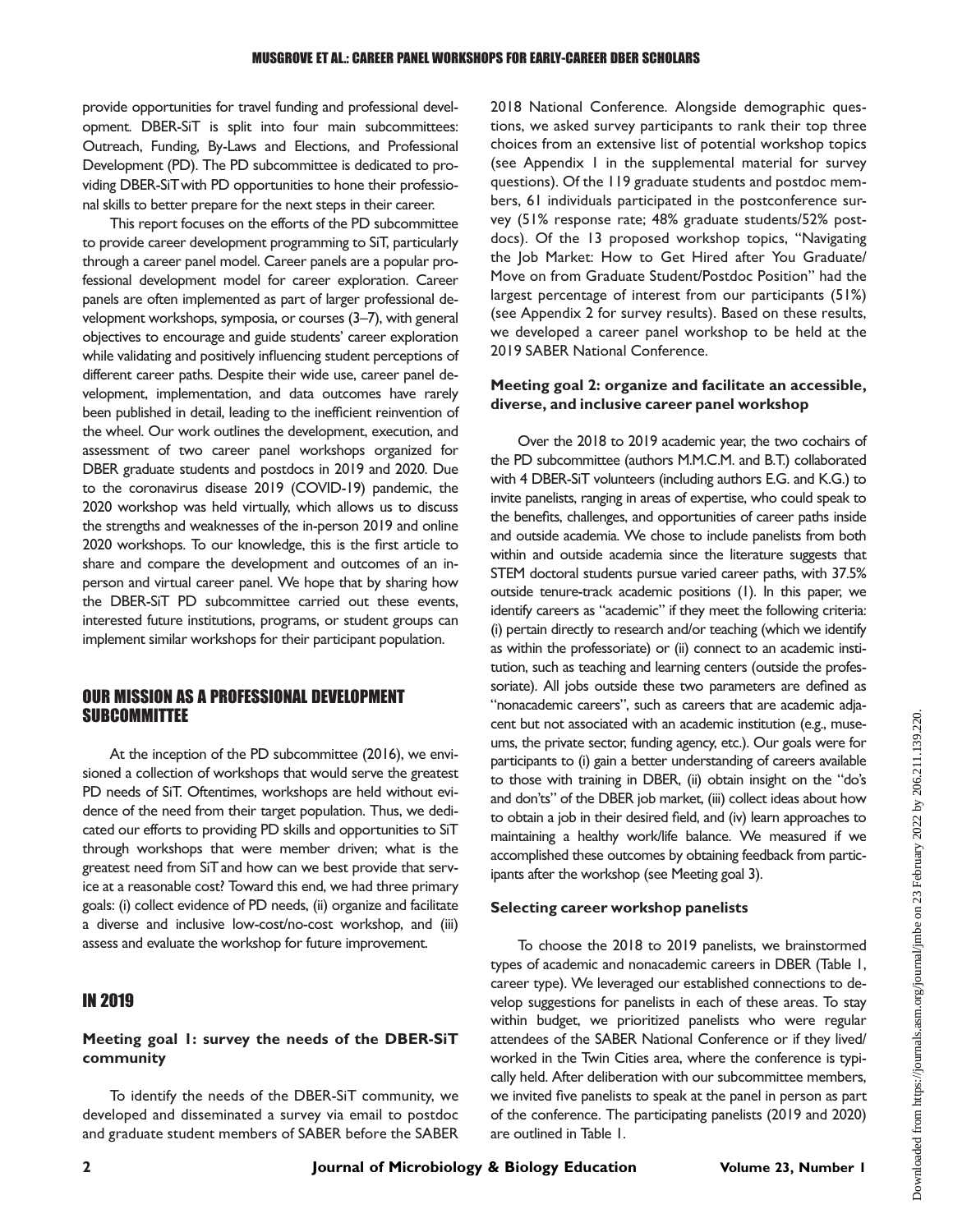#### MUSGROVE ET AL.: CAREER PANEL WORKSHOPS FOR EARLY-CAREER DBER SCHOLARS

<span id="page-4-0"></span>TABLE 1 Career panelist names, career types, and institutions who participated in 2019 and 2020 SABER National Conference career panel workshops

| <b>SABER National</b><br><b>Conference</b> | Name of<br>panelist      | <b>Career type</b>                                                                        | <b>Institution</b>                                                                     |
|--------------------------------------------|--------------------------|-------------------------------------------------------------------------------------------|----------------------------------------------------------------------------------------|
| 2019                                       | Marjee Chmiel            | Director of Evaluation Educational Media                                                  | Howard Hughes Medical Institute,<br>Chevy Chase, MD                                    |
|                                            | <b>Holly Menninger</b>   | Informal Science Education/Director of<br>Public Engagement and Science Learning          | Bell Museum, University of<br>Minnesota, Saint Paul, MN                                |
|                                            | Christina Petersen       | Teaching and Learning Center                                                              | University of Minnesota Center of<br>Educational Innovation, Minneapolis,<br><b>MN</b> |
|                                            | <b>Brian Sato</b>        | Academic Teaching in a University (R1):<br><b>Tenure Track</b>                            | University of California Irvine, Irvine,<br>CA                                         |
|                                            | Jeff Schinske            | Academic Teaching in a Community<br>College                                               | Foothill College, Los Altos Hills, CA                                                  |
| 2020                                       | <b>Tracie Addy</b>       | Associate Dean of a Teaching and<br>Learning Center                                       | Lafayette College, Easton, PA                                                          |
|                                            | Kris Callis-Duehl        | Informal Science Education/Director of<br><b>Education Research and Outreach</b>          | Danforth Plant Science Center, St.<br>Louis, MO                                        |
|                                            | Jenny McFarland          | Academic Teaching in a Community<br>College                                               | Edmonds College, Lynnwood, WA                                                          |
|                                            | Lisa McDonnell           | Academic Teaching in a University (R1):<br><b>Tenure Track</b>                            | University of California San Diego,<br>San Diego, CA                                   |
|                                            | Abdi Warfa               | Academic Research in a University (R1):<br>Tenure track                                   | University of Minnesota, Minneapolis,<br><b>MN</b>                                     |
|                                            | <b>Kimberly Williams</b> | Academic Teaching and Research at a<br>Historically Black College or University<br>(HBCU) | Spelman College, Atlanta, GA                                                           |

#### Workshop participants, structure, and inquiries

Attendance of the 2019 SABER workshop was capped at 50 participants due to room size limitations. All 50 spaces were filled, with last-minute cancellations filled by a waiting list. The workshop consisted of a brief introduction of the event by the moderators, introductions of the panelists, and a whole-group panel discussion, followed by small-group breakout sessions. In preparation for the career panel, and in further alignment with our first goal (assess the needs of the DBER-SiT community), we requested questions for panelists from potential attendees via a preworkshop survey and Twitter (e.g., what questions do you have for panelist 1?). These questions were sent to panelists in advance, allowing them to prepare their answers prior to the workshop. During the panel discussion, preworkshop survey questions were interspersed with participant questions.

The breakout sessions split the participants into five small groups, with one panelist per group. After 15 min, the panelists would rotate to another small group. By the end of the workshop, all attendees had met with each panelist, thus maximizing direct participant interaction with panelists. Additionally, this format minimized movement for participants with mobility challenges. At the end of the workshop, attendees were given a postworkshop survey (see Appendix 3 for survey questions) to collect feedback on the session and inform the organization of future career panel workshops.

#### Common themes that emerged from panelists' answers

As mentioned previously, attendees had an opportunity to ask questions to panelists in person as well as through the online presurvey (which were then asked in person by the moderator). The most common questions asked (40%) focused on the daily duties and responsibilities of the panelist's job and prior experience and preparedness needed to pursue a chosen career. Additional questions (20%) focused on the availability of various sources of support in the panelists' roles. Having a diverse group of panelists led to rich and varied responses. One salient theme among panelist responses was that alternative careers are not actually "alternative careers." Rather, they are the careers that the DBER-SiT community actively pursues. Academic Oownloaded from https://journals.asm.org/journal/jmbe on 23 February 2022 by 206.211.139.220. Downloaded from https://journals.asm.org/journal/jmbe on 23 February 2022 by 206.211.139.220.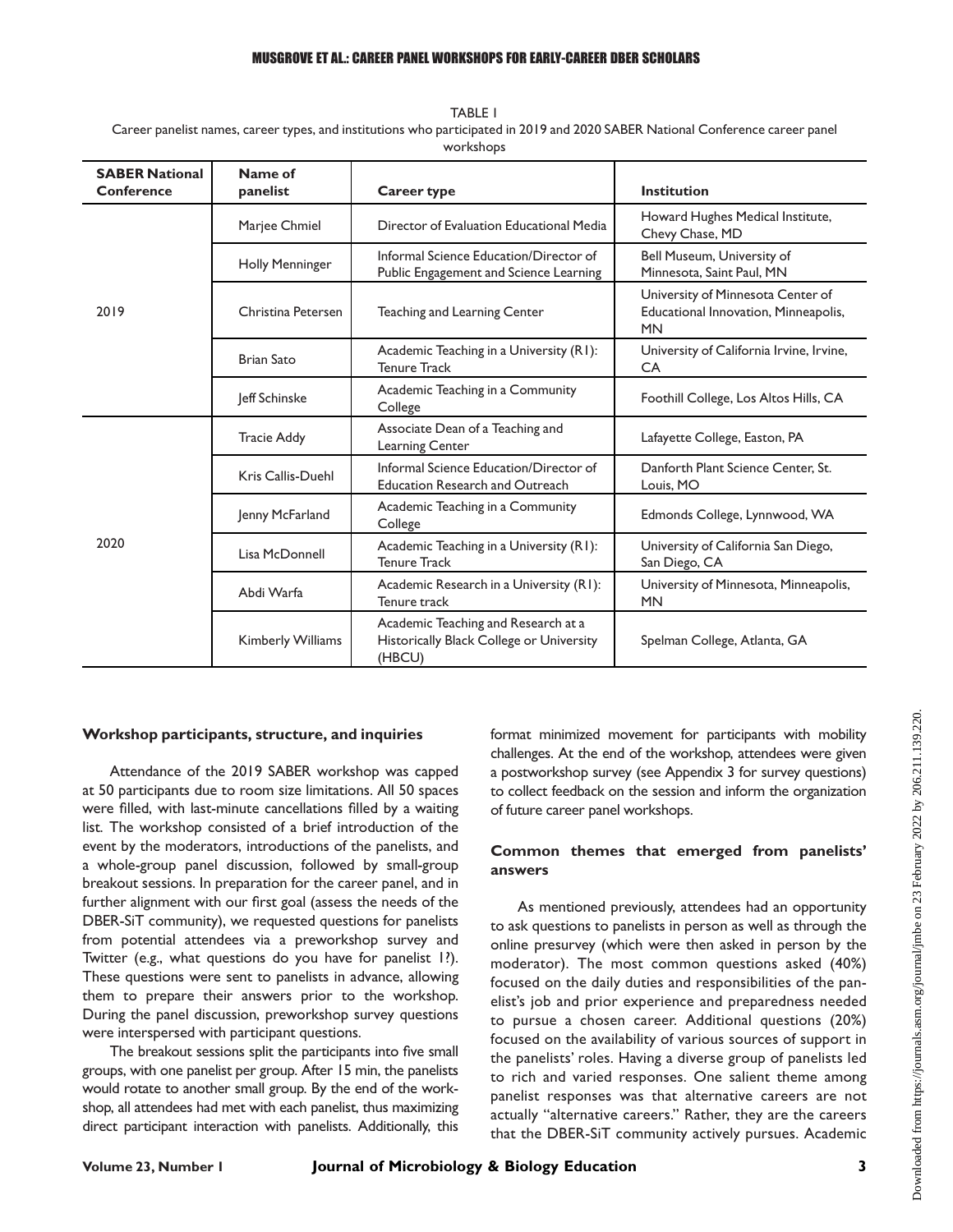paths are no longer the only pursuits considered valid and valuable.

#### Meeting goal 3: assessment and evaluation of in-person career panel workshop

We sought postworkshop feedback from participants through in-person and online surveys (Appendix 3). Of the 50 attendees, 30 individuals provided feedback (60% response rate). The results revealed that 87% rated the workshop "Very Satisfactory (4) (on a 1 to 4 scale)," with the remaining participants (13%) rating the workshop as "Satisfactory (3)." In addition, 100% indicated that they would attend this workshop if offered in subsequent years.

We also analyzed open-ended responses to two survey questions regarding what participants found most and least valuable about the event. The small-group breakout sessions were identified as highly effective by 60% of participants  $(n = 18)$ : "The rotation of panel members to each table was extremely valuable! I thought some very productive and informative conversations came from this portion." Similarly, another participant exclaimed, "Making contacts with the panelists at the roundtables was so informative; this format was very helpful and more interactive than a pure panel. Well done!" The limited time in breakout sessions was the area participants identified as needing improvement (57%,  $n = 17$ ): "I think we should have more time to ask more questions at round tables if possible." Several others echoed this sentiment, "Lack of time...only wish we had more time to talk to panelists at the round tables!"

#### IN 2020

#### Meeting goal 1: resurveying the needs of the DBER-SiT community

Positive feedback from the 2019 career panel workshop and continued discussion with the SiT community prompted us to continue the career panel in 2020 and improve the representation of professionals from a variety of ethnic backgrounds. To assess the needs of the DBER-SiT community (goal 1), two newly elected cochairs of the PD subcommittee (authors M.M.C.M. and R.M.M.) along with five DBER-SiT volunteers (authors E.G., K.G., A.B.H., A.K., and A.J.Z.) administered a new survey to determine the most desired career types (see Appendix 4 in the supplemental material for survey questions). The results indicated that careers of greatest interest were (i) research faculty in a doctoral-granting institution, (ii) teaching faculty at a doctoral-granting institution, (iii) faculty at a community college, (iv) teaching and learning centers, (v) teaching faculty at minority-serving institutions, and (vi) evaluation centers.

#### Meeting goal 2: organize and facilitate an accessible, diverse, and inclusive career panel workshop during the COVID-19 pandemic

The workshop participant outcomes and general format for the 2020 career panel remained the same as in 2019; however, it occurred in the midst of the COVID-19 pandemic. The 2020 workshop moved all proceedings online via Zoom. Given the participant feedback from 2019, we amended the 2020 workshop by ensuring small breakout sessions were lengthened for more casual one-on-one conversations with career panelists. We maintained our goal to invite speakers representing a wide range of careers within the DBER field. In 2020, due to the increased flexibility associated with a virtual conference format, we were able to expand our career panel to include six panelists from a greater variety of locations with deliberate ethnic/racial representation [\(Table 1](#page-4-0)). In addition, the meeting was more accessible (no cost/travel necessary to attend) due to its online format.

#### Workshop participants, structure, and inquiries

The 2020 DBER-SiT virtual career panel had 104 participants, an increase from 2019 due to the reduced cost of registration and absence of travel. Similar to 2019, participants who attended the 2020 workshop were given the opportunity to submit questions before the event via a preworkshop survey and Twitter. Attendees were also able to submit questions during either the whole-group panel discussion or the individual breakout sessions by using Zoom's chat feature.

#### Common themes that emerged from panelists' answers

Panelists in 2020 answered questions pertaining to their daily duties and responsibilities, often noting the importance of work-life balance, time management, and the importance of saying no. Panelists provided examples of how the institutions they worked for fostered a sense of support for their professional endeavors. Panelists often underscored the importance of developing collaborations and cited conferences as excellent networking opportunities. Finally, several panelists shared the importance of self-reflection and pursuing career opportunities that align with an individual's values and interests.

The Zoom chat feature offered opportunities for interaction and networking during the panel session. Often panelists and other attendees answered questions and offered advice whenever another attendee asked a question, and links to specific resources were shared. A selection of resources shared by both panelists and participants are available in [Table 2](#page-6-0).

#### Meeting goal 3: assessment and evaluation of virtual career panel workshop

Similar to the 2019 career panel, we administered a postworkshop survey asking what participants perceived as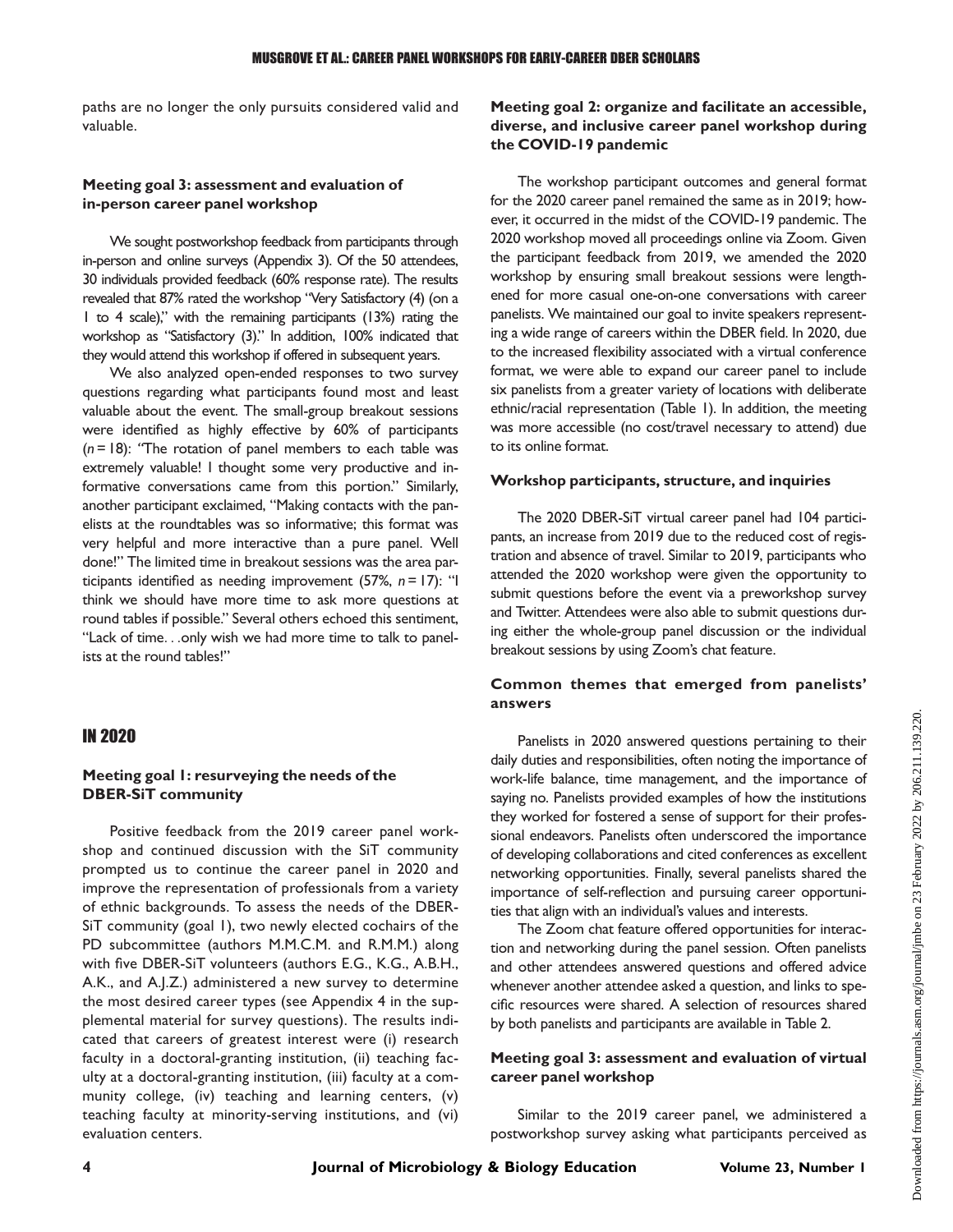#### MUSGROVE ET AL.: CAREER PANEL WORKSHOPS FOR EARLY-CAREER DBER SCHOLARS

<span id="page-6-0"></span>

| <b>Resource description</b>                   | Link                                                    |  |  |
|-----------------------------------------------|---------------------------------------------------------|--|--|
| DBER-SiTwebsite                               | https://dbersit.weebly.com/                             |  |  |
| Funding for STEM education research           | https://www.nsf.gov/funding/pgm_summ.jsp?pims_id=505645 |  |  |
| Resources for practicing equity and inclusion | https://citls.lafayette.edu/inclusive-pedagogy/         |  |  |
| QUBES HUB (resources and job postings)        | https://qubeshub.org/                                   |  |  |

TARI F<sub>2</sub> Resources shared during the 2020 DBER-SiT virtual career panel

most and least valuable from the workshop and how to improve it for future iterations (Appendix 5). Thirty-seven individuals who participated in the 2020 virtual career panel responded to the postworkshop survey ( $\sim$ 35% response rate), which was administered online. Ninety-seven percent  $(n = 36)$  of respondents rated the workshop as exceptional or very satisfactory ( $n = 19$ ), and 81% of participants indicated they would likely attend future events by DBER-SiT.

The most commonly valued aspects of the 2020 career panel workshop were the diversity of careers/positions and backgrounds solicited from panelists  $(54\%, n=20)$  and the breakout sessions (38%,  $n = 14$ ). Workshop participants valued hearing from panelists with diverse positions, with one participant saying, "I definitely benefited from hearing from such a diverse group of faculty. I feel that this group comprehensively covered a nice cross-section of DBER careers." On learning more about alternative career paths, two participants explained, "It was nice to learn about people who didn't end up as professors, it's pretty hard to find information about those career paths." and "I learned more about careers I hadn't thought of before."

Participants indicated valuing the small-group breakout sessions. One participant explained, "The breakout rooms let us have a conversation about a particular job more in-depth." Another participant highlighted the unique opportunity breakout rooms provided to ask questions, "I enjoyed the breakout rooms, where we had the opportunity to interact with the speakers directly. It gave me the opportunity to ask specific questions that I have about these alternative career fields."

What participants found least valuable or difficult was time, particularly the lengthiness of the event (13%,  $n = 4$ ), a 3-h workshop with two small breaks. For example, one participant said, "The only thing was how long it was, 3 h on Zoom can be tiring, but the whole session itself was useful." Another participant pointed out that a drawback to the virtual format was that it did not allow for easy fostering of personal connections for networking, be it with panelists or other early career scholars.

Lastly, we posed a new question in this postworkshop survey that asked how to make this event more equitable and accessible to participants. Many participants suggested adding closed captioning to the presentations (13%,  $n = 4$ ). Participants appreciated the ability to ask questions via the Zoom chat rather than asking aloud and valued the panelists'responses in the chat as well.

#### COMPARING 2019 AND 2020 CAREER PANEL **WORKSHOPS**

By comparing both workshops, we can identify pieces that worked well from both events for future iterations ([Table 3\)](#page-6-1). Both formats had different strengths, as summarized in [Table 4.](#page-7-0) Notably, the in-person 2019 event

<span id="page-6-1"></span>

| Workshop characteristic     | 2019 workshop                                                                                | 2020 workshop                                                                                                                      |
|-----------------------------|----------------------------------------------------------------------------------------------|------------------------------------------------------------------------------------------------------------------------------------|
| Setting                     | In person, University of Minnesota                                                           | Online via Zoom meeting                                                                                                            |
| Format                      | Panel plus breakout sessions                                                                 | Panel plus breakout sessions                                                                                                       |
| No. of panelists            |                                                                                              | 6                                                                                                                                  |
| Communication channels      | -Questions asked in presurvey<br>-Questions asked out loud during panel/breakout<br>sessions | -Questions asked in presurvey<br>-Questions asked out loud during panel/<br>breakout session<br>-Questions asked live in Zoom chat |
| No. of attendees            | 50                                                                                           | 104                                                                                                                                |
| Size of breakout groups     | 8-10 participants                                                                            | 15-20 participants                                                                                                                 |
| Length of breakout sessions | $\sim$ 15 min                                                                                | 17 min                                                                                                                             |
| Length of panel session     | $\sim$ 75 min                                                                                | $\sim$ 50 min                                                                                                                      |

TABLE 3 Summary of differences between 2019 and 2020 workshops

Oownloaded from https://journals.asm.org/journal/jmbe on 23 February 2022 by 206.211.139.220 Downloaded from https://journals.asm.org/journal/jmbe on 23 February 2022 by 206.211.139.220.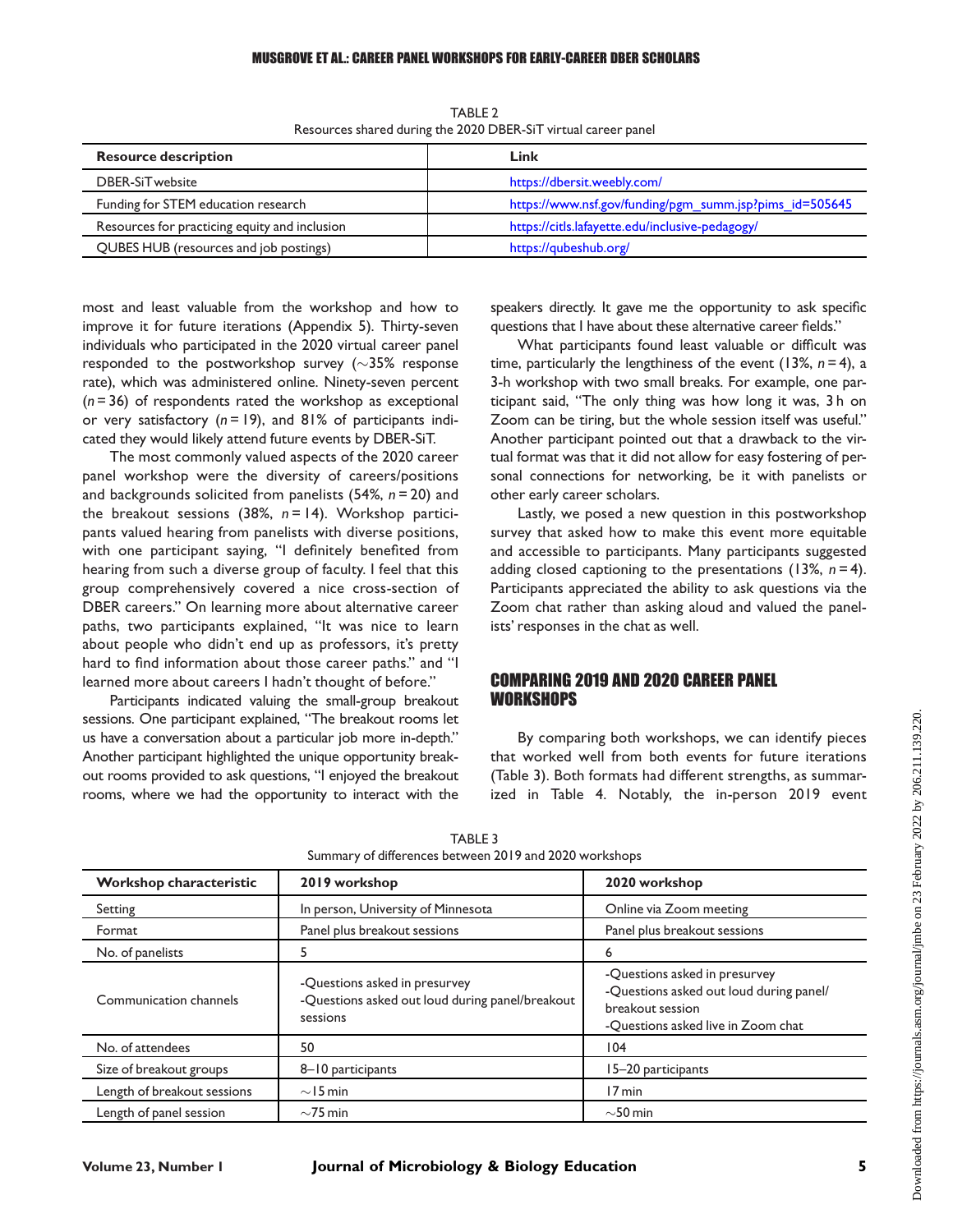<span id="page-7-0"></span>

| Benefits of in-person 2019 event                  | <b>Benefits of virtual 2020 event</b>                                        |  |
|---------------------------------------------------|------------------------------------------------------------------------------|--|
| • Networking with fellow attendees                | • Low cost (no need to pay hotel or travel fees for panelists)               |  |
| • Smaller breakout sessions                       | • More diverse group of panelists                                            |  |
| • Networking and meeting with panelists in person | Backchannel communication facilitated increased engagement from participants |  |
| • No technical issues                             | • No space limitation allowed for larger attendance                          |  |
| • Easier to manage breakout sessions              | • No additional equipment or personnel required to record panel event        |  |

TABLE 4 Relative strengths of in-person and online event formats

catalyzed in-person networking. Smaller attendance allowed for more intimate breakout sessions. In 2020, lack of room size restrictions allowed for more than double attendance compared to the year before. Backchannel communication (interactions happening between participants, panelists, and facilitators in the Zoom chat concurrent with the main communication channels) facilitated broader engagement from the audience. This backchannel communication was one of the most prominent differences between the two event formats. During the panel session, many more participants asked questions in the Zoom chat box than out loud, and panelists who were not currently speaking often answered these questions directly. Additionally, other participants often answered chat questions and shared resources ([Table 2](#page-6-0)).

# WORKSHOP VALUE AND NEXT STEPS

Professional development opportunities, such as career panel workshops, can provide SiT with space to consider and diversify their potential career pathways. The DBER-SiT community responded positively to both in-person and virtual workshops, reporting greater knowledge and confidence in these alternative careers. Notably, the overwhelming response from participants to repeat the 2019 workshop attests to the success of our workshop format. If other groups are considering similar professional development activities, we suggest aligning themselves with the 3 goals we developed for both workshops: seek to understand the needs of the community, build an equitable workshop to

meet the highest-ranked need, and assess if the workshop successfully met those needs through postworkshop surveys. Additionally, the breakout sessions with panelists were a favorite aspect across both workshops.

The above insights were attainable due to evaluations we developed and revised. Assessment through pre- and postworkshop surveys are essential in designing future iterations of the workshop to better serve the needs of any given community. As the needs and interests of graduate students and postdocs vary, the preassessment surveys ensure that the workshops are designed to be relevant to those attending. We propose that future preassessment surveys may be updated to capture other topic areas (e.g., nonacademic career options for educators) or needs (e.g., request for further information on a particular career path) of interest to the community. Furthermore, using validated instruments to measure outcomes of the workshop beyond participants' enjoyment (e.g., the most useful professional development concepts learned) would also be helpful for future career panels. Continued areas for improvement could include implementing this workshop across multiple discrete sessions (instead of one long session), which would reduce participant fatigue, or allowing participants to choose only a subset of breakout sessions. The strengths of both the in-person and online formats have led us to consider a hybrid format for future workshop iterations, where we would give our participants a choice of which format works best for their needs.

To further serve our participants, particularly those who were not able to attend the workshop live, we compiled and made openly available past workshop materials [\(Table 5](#page-7-1)), including recordings of the whole-

<span id="page-7-1"></span>

| <b>Resource description</b>                               | Link                                          |  |  |
|-----------------------------------------------------------|-----------------------------------------------|--|--|
| Video recording of the 2019 workshop (in person)          | https://dbersit.weebly.com/2019-workshop.html |  |  |
| Notes from the 2019 career panel                          |                                               |  |  |
| Video recording of the 2020 workshop (via Zoom)           |                                               |  |  |
| Compiled list of participants' questions and answers from | https://dbersit.weebly.com/2020-workshop.html |  |  |
| panelists from the 2020 workshop                          |                                               |  |  |

TABLE 5 Resources compiled from the 2019 and 2020 iterations of the career panel workshop